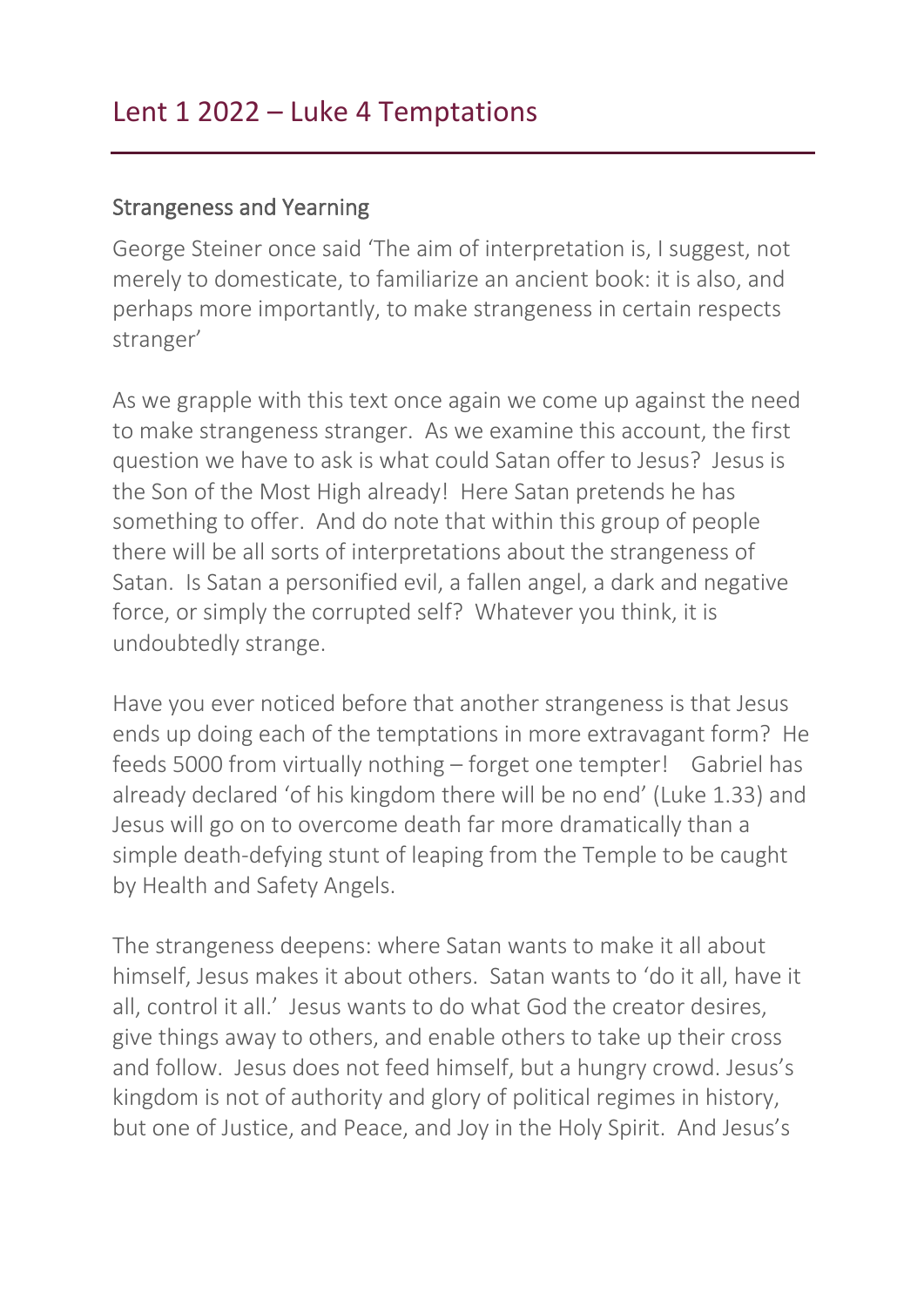being raised up is not to the pinnacle of the temple to throw himself off for angels to swoop in and catch him, but a raising up on the Cross of life that will conquer death once and for all. All that Jesus does is like balm poured out on those whom Jesus loves.

For Satan, the temptations are there to be displays of power. We only have to glance at the news to see where that takes us. Instead, Jesus embraces what Pseudo-Dionysius named 'divine yearning and zeal'. Jesus rejects worldly power – as he embraces not the importance of power, but the impotence of love.

The accounts in both Luke and in Matthew, reveal Jesus going through what the Israelites went through in their temptations in the wilderness. The fact that Deuteronomy is quoted at each stage only highlights this further. So in this text we see a recapitulation which contrasts where God's people fail, and where Christ succeeds. So when Jesus is hungry (Luke 4.2-4) he doesn't grumble against God (as God's people do in Exodus 16 and Numbers 11), but relies on God for filling up with the Spirit. Where God's people put God to the test (Exodus 17.7), Jesus does not (Luke 4.12). Jesus's rejection of idolatory (Luke 4.8) stands in contrast to God's people in the wilderness (Exodus 32).

So often people read the temptations and extrapolate from them: we should go into the desert; we should face our demons; we should learn to quote scripture by heart. Now, I'm not adverse to any of these, but I think we make a mistake if we go down that route as we are placing ourselves in the narrative as if we were the most important subject. Rather, we need to see what God is doing and what God has done, and to yearn to find God in the strangeness of our lives.

What the text tells us is that Jesus here undoes the actions we see in Adam, Abraham and God's people – where they all get temptation wrong. We see a restoration of God to the heart of things. Some of you may know the worship song with the lyrics, 'I'm coming back to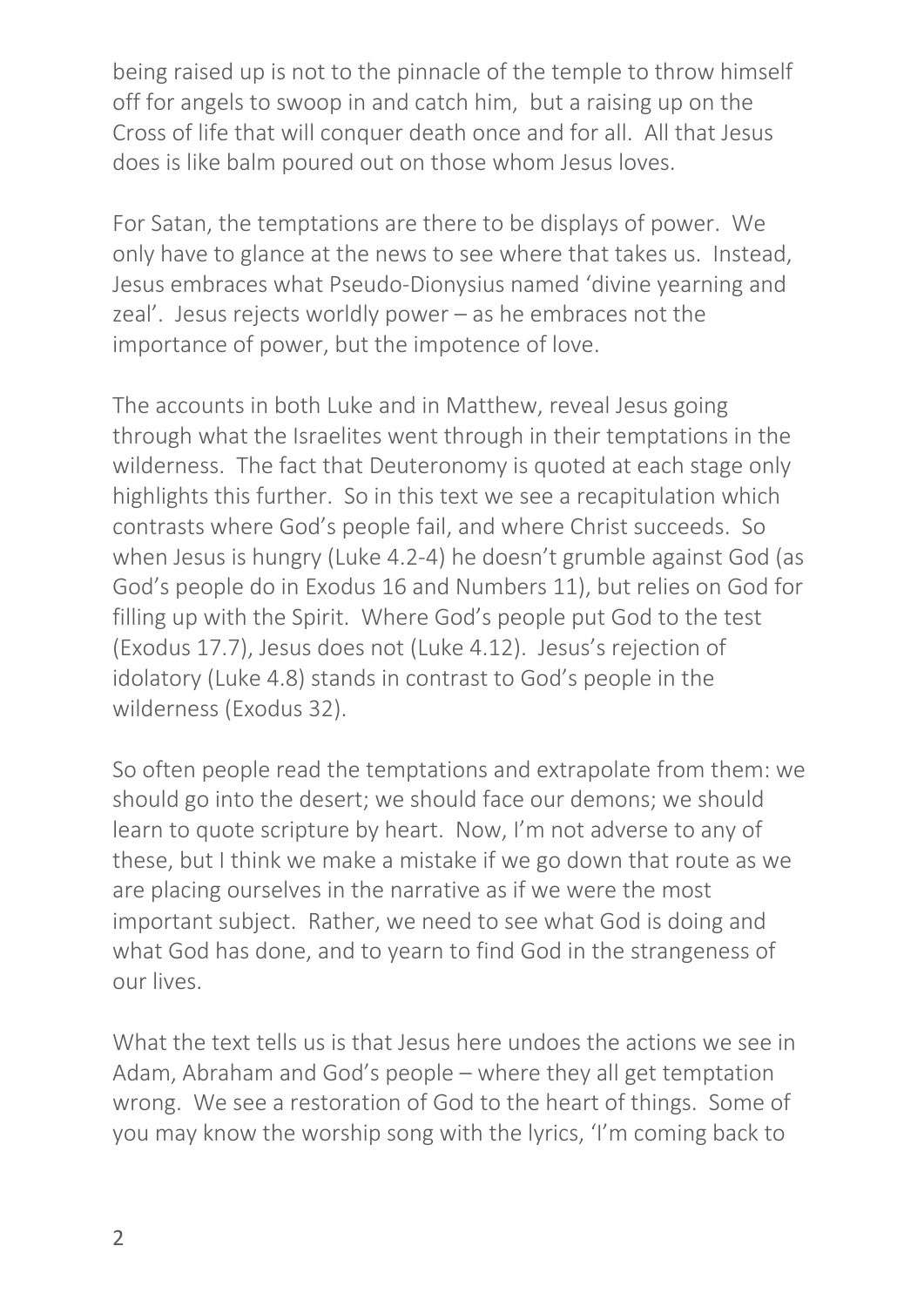the heart of worship and it's all about you, it's all about you Jesus.' These words, whilst maybe lacking the poetry of some older hymnody, do nail it on the head.

During Lent, our worship changes. We begin each week with the Lent Prose, an ancient cry asking God to hear us and have mercy on us. We leave some of the exuberance of some hymns and tone it down. We omit the Gloria, the song of the angels, as we reflect on this penitential season of repentance. We abandon the 'A' word – saving it for the resounding joy of Easter. Our hymnody and song has a more measured and solemn tone to it as we retreat into these days, and the organ fanfare at the end is diminished to solemnity or silence. And you'll see the solemn purple of repentance, and the Lenten array at the East end. This is done to strip back, to simplify, to remind us of the invitation to go deeper in our yearning and not to just get caught up in the dazzling joy of God's love.

And yet…. And yet… the solemn nature of the season is tempered by the reality of our Easter faith which still irradiates our lives and assures us of hope, even in our darkest hours – and the swirling fears around the political and military fragility of our time, even as we emerge from a global pandemic. This season of Lent is a season which means 'Spring' – it's about growth, it's about deepening, and it's about yearning. The light of resurrection hope and God's immeasurable, irreducible, inestimable love still shines brightly. The question for us as we embark upon our Lenten journey, is what is your 'divine yearning and zeal'? There are times when we want to 'do it all, have it all, control it all'. But Lent reminds us that it is not about us, but about God. All the mention of Lenten disciplines, of giving things up, taking things up and doing things we already do better, have no worth at all – let me be clear *no worth at all* - unless they draw us closer to God and deepen our diving yearning and zeal. Or as Augustine put it so memorably, 'Our hearts are restless until they find their rest in you O God.'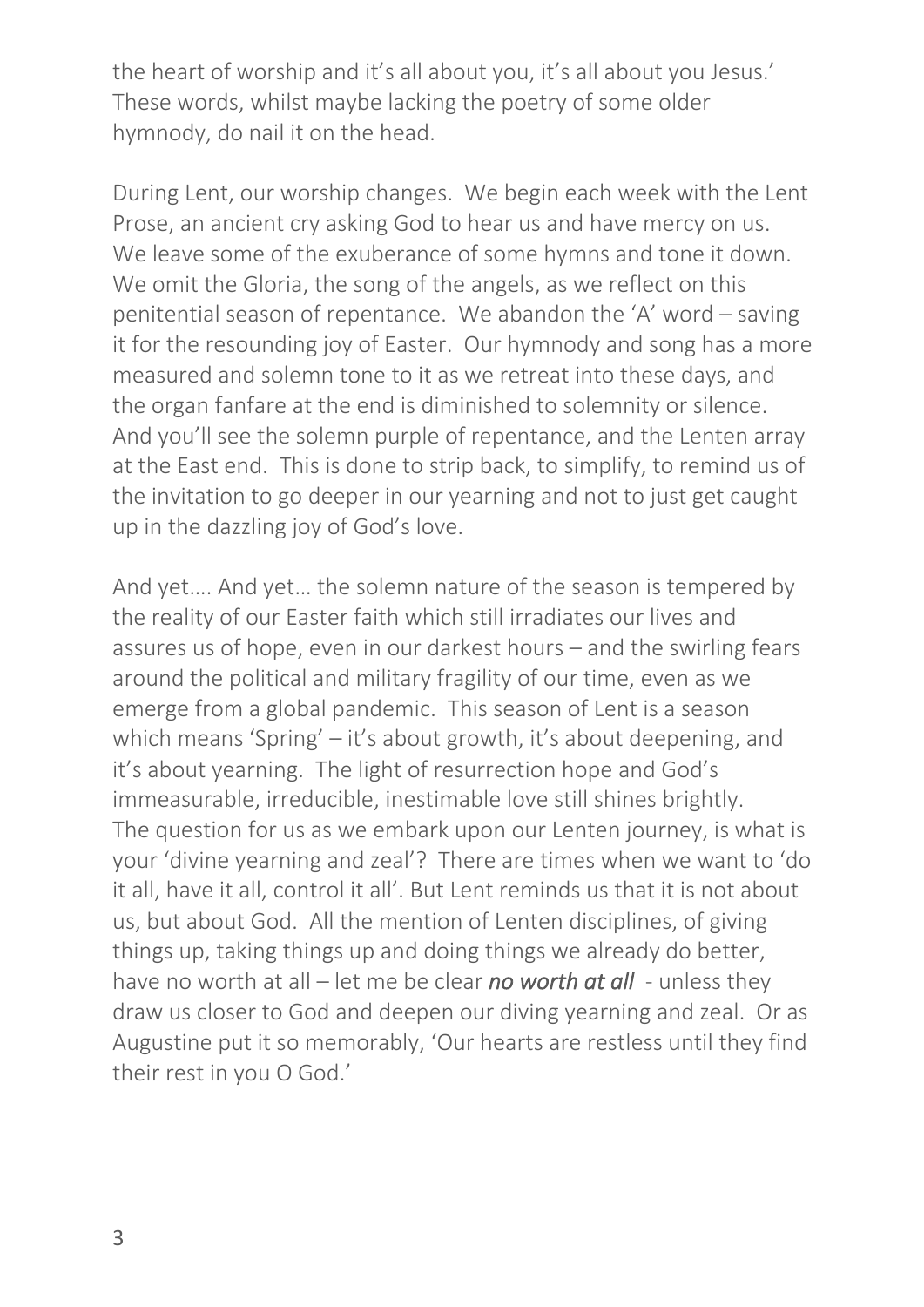So pause and think about what you have committed to for these forty days…

You may have given something up (and Hugh gave a great defence of the importance of this on Ash Wednesday at our services). You may be attending our Monday evening sessions on money and the environment. You may be joining me on Wednesday afternoons for the online session on the Lord's Prayer, or reading one of the Lent books by yourself. Or you might be reading Ellen Davis's lovely little book 'Getting involved with God' and joining Br Joe and me looking at rediscovering the Old Testament and having a couple of sessions to natter about this. Or you may decide to take alms giving seriously and take a *significant hit* to your finances to support the Disaster Emergency Committee's Ukraine appeal. Whatever you do, do *something* and make sure that it passes the test: does what you do deepen your divine yearning and zeal? That is, does it bring you closer to God?

Lent only makes sense when we see it as a season of repentance – that's a time of rethinking, of turning our lives towards God. It's a time to lesson the sense of our abiding obsession of me, me, me. Someone once memorably said that sin is when we put I in the middle. S-I-N. There is a profound simplicity to this, and I often find it helpful. Lent challenges us to ensure that God is placed firmly in the middle. Not, I believe, in the sense of an abandonment, a destruction, of self. But of a repudiation of the false, obsessive, self, and the deeper flourishing of the true self that we find in the heart of God, where we blossom to be the true person God wills us to be. I believe that is the meaning of Revelation 2.17 where we are told we will be given some of the hidden manna, and a white stone with a new name written on it. For white stones were given as an ancient Roman custom to victors of athletic games. The winner was awarded a white stone with the person's name written on it. This was a 'ticket' to a special banquet. So Lent is our time of moving towards this